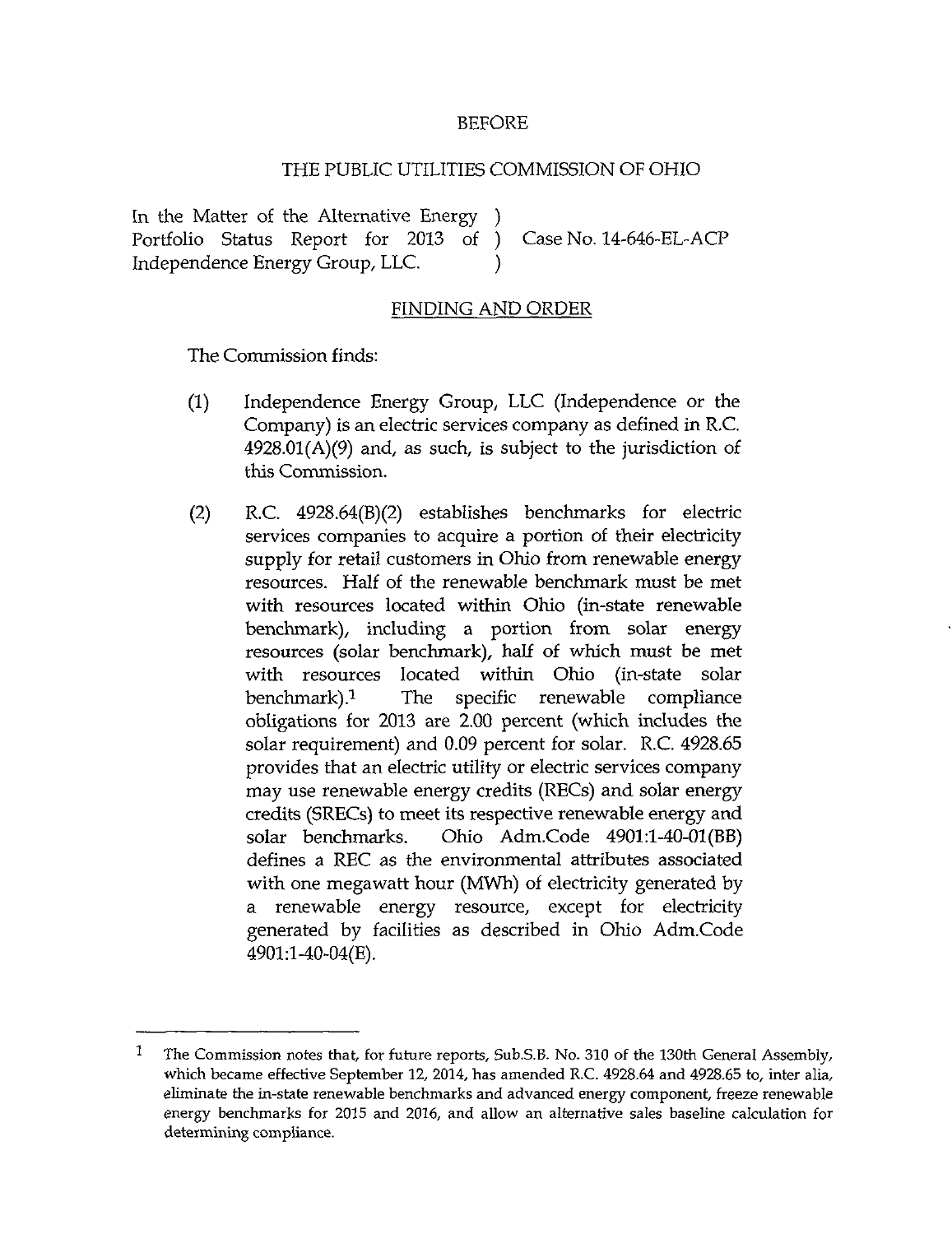## 14-646-EL-ACP -2-

- (3) Ohio Adm.Code 4901:l-40-05(A) requires each electric services company to annually file by April 15 an annual alternative energy portfolio status report (ALPS report), unless otherwise ordered by the Commission. The AEPS report must analyze all activities the company undertook in the previous year in order to demonstrate how pertinent alternative energy portfolio benchmarks have been met. Staff then conducts an annual compliance review with regard to the benchmarks. Ohio Adm.Code 4901:1-40-02(A) provides that any entity that does not serve Ohio retail electric customers shall not be required to comply with the AEPS rules.
- (4) On April 15, 2014, Independence filed its 2013 AEPS report, in which it states that the Company had no electric sales in Ohio during 2010 and 2011, and that its sales in 2012 were 253 MWh. Rather than rely on its 2012 sales volume to determine its baseline. Independence proposes a baseline of 3,768 MWh, which is its actual retail electric sales for 2013. In addition. Independence filed a motion for protective order pursuant to Ohio Adm.Code 4901-1-24, regarding its ten-year renewable energy forecast on the third page of its report. Independence asserts that this forecast is proprietary information, the public disclosure of which would jeopardize the Company's ability to compete in Ohio's retail energy market.
- (5) Ohio Adm.Code 4901-1-24 allows the Commission to issue an order to protect the confidentiality of information to the extent that state or federal law prohibits release of the information, including where the information is deemed to constitute a trade secret as defined by R.C. 1333.61(D). R.C. 4905.07 provides that all facts and information in the possession of the Commission shall be public, except as provided in R.C 149.43, and as consistent with the purposes of R.C. Tide 49. R.C. 149.43 specifies that the term "public records" excludes information that, under state or federal law, may not be released. The Ohio Supreme Court has clarified that the "state or federal law" exemption is intended to cover trade secrets, and has identified six factors for analyzing trade secret claims. See, State ex rel. Besser v. Ohio State, 89 Ohio St. 3d 396, 399, 732 N.E.2d 373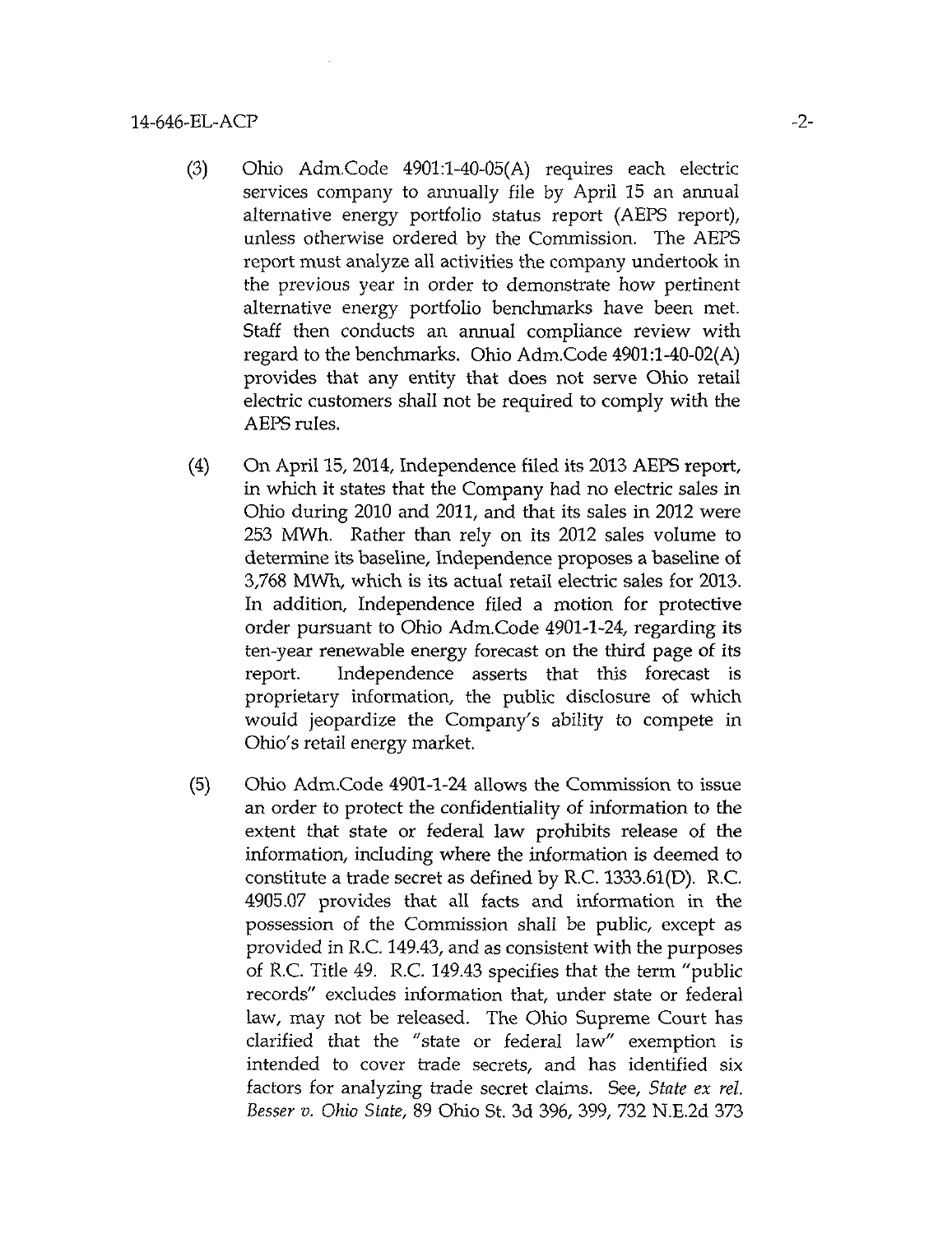$(2000)$ , and State ex rel. the Plain Dealer v. Ohio Dept. of Ins., 80 Ohio St.3d 513, 524-525, 687 N.E.2d 661 (1997). Further, an entity claiming trade secret status bears the burden to identify and demonstrate that the material is included in categories of protected information under the statute, and that active steps were taken to maintain its secrecy. See, Pred Siegel Co., L.P.A. v. Arter & Hadden, S5 Ohio St.3d 171, 181,707 N.E.2d 853,862 (1999).

In applying the statutory requirements and related case law to AEPS reports, the Commission has held that motions for protective orders should be granted for future projected data, but denied for any current or historical data that has been publicly disclosed, such as a company's historical intrastate sales or REC requirements that are a mathematical function of publicly-reported sales. See, e.g., Public Power, LLC, Case No. 13-884-EL-ACP, Finding and Order (Dec. 18, 2013) at 3-5, Commerce Energy of Ohio, Inc., dba ]ust Energy, Case No. 13-928-EL-ACP, Finding and Order (Dec. 18, 2013) at 2-4, and Direct Energy Services, LLC, Case No. 12-1233-EL-ACP, Finding and Order (Dec. 11, 2013) at 5-6.

- (6) With respect to the instant case. Independence's motion should be granted for the projected renewable energy forecast data shown on the third page of its AEPS report, and this information should remain under seal in the Conmaission's Docketing Division for a 24-month period from the date of this Order. Independence should note that, pursuant to Ohio Adm.Code 4901:1-24(F), any motion to extend such period of confidential treatment should be filed at least 45 days in advance of the expiration date, pursuant to Ohio Adm.Code 4901-1-24(F), or this information may be released without further notice.
- (7) On January 26, 2015, Staff filed its review and recommendations for Independence's AEPS report. Staff reports that Independence is an electric services company in the state of Ohio, and thus had an AEPS obligation for 2013. Staff determined that, because the Company had no Ohio electric sales in 2010 or 2011, and only began serving customers in 2012, its baseline for 2013 compliance should correspond to its actual 2012 sales of 253 MWh, as opposed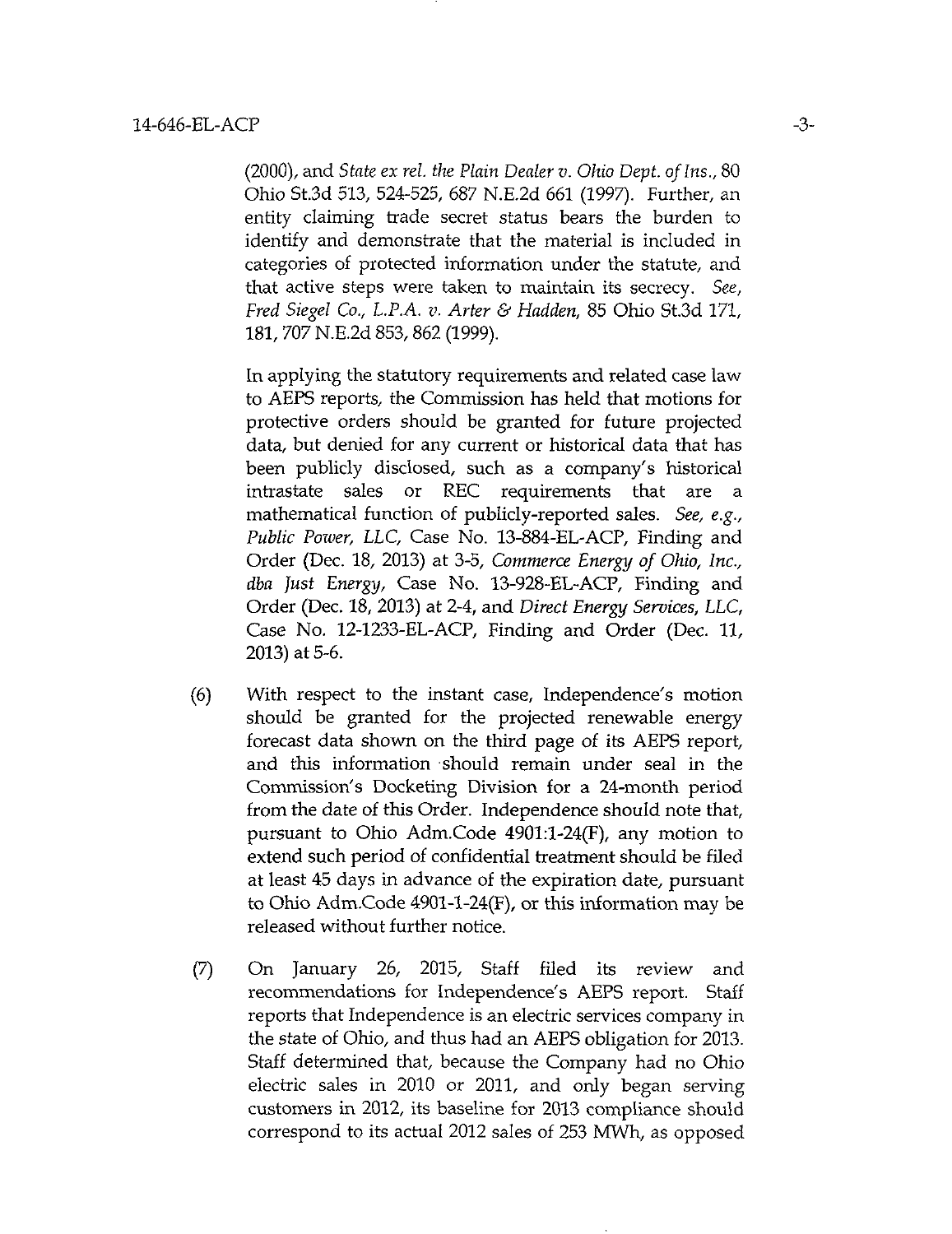to its actual 2013 sales. Using this baseline. Staff reports that Independence has satisfied its total solar and non-solar obligations, as well as in-state solar and non-solar requirements, for 2013, and that the RECs the Company transferred to its Generation Attribute Tracking System (GATS) reserve subaccount were sourced from generating facilities certified by the Commission and appropriately associated with electricity generated between August 1, 2008, and December 31, 2013. Staff notes that the Company retired RECs and S-RECs based on its 2013 actual sales, rather than its 2012 sales, and consequently retired more RECs and S-RECs than necessary to satisfy its 2013 compliance obligations. Accordingly, Staff recommends that the Company, Staff, and GATS representatives coordinate to adjust the quantity of RECs and S-RECs transferred to the reserve subaccount for 2013 compliance purposes so that the quantity transferred matches the Company's compliance obligation as determined herein.

(8) Upon review of Independence's AEPS report, as well as Staff's findings and recommendations, we find that the Company's AEPS compliance obligations for 2013 be based upon Independence's actual 2012 sales, and that the Company has met its compliance obligations for 2013. Further, Independence is directed to comply with Staff's recommendations for adjustments to its reserve subaccount for 2013 compliance, as discussed above. The Commission also directs that, for any future compliance years. Independence should initiate the transfer of the appropriate RECs and SRECs to its GATS reserve subaccount between March 1 and April 15, consistent with Staff's recommendations.

It is, therefore,

ORDERED, That Independence's motion for protective order be granted, and such information shall remain under seal in the Docketing Division for a 24-month period. It is, further,

ORDERED, That Independence's AEPS compliance obligations for 2013 be based upon its actual 2012 sales consistent with Staff's recommendations. It is, further.